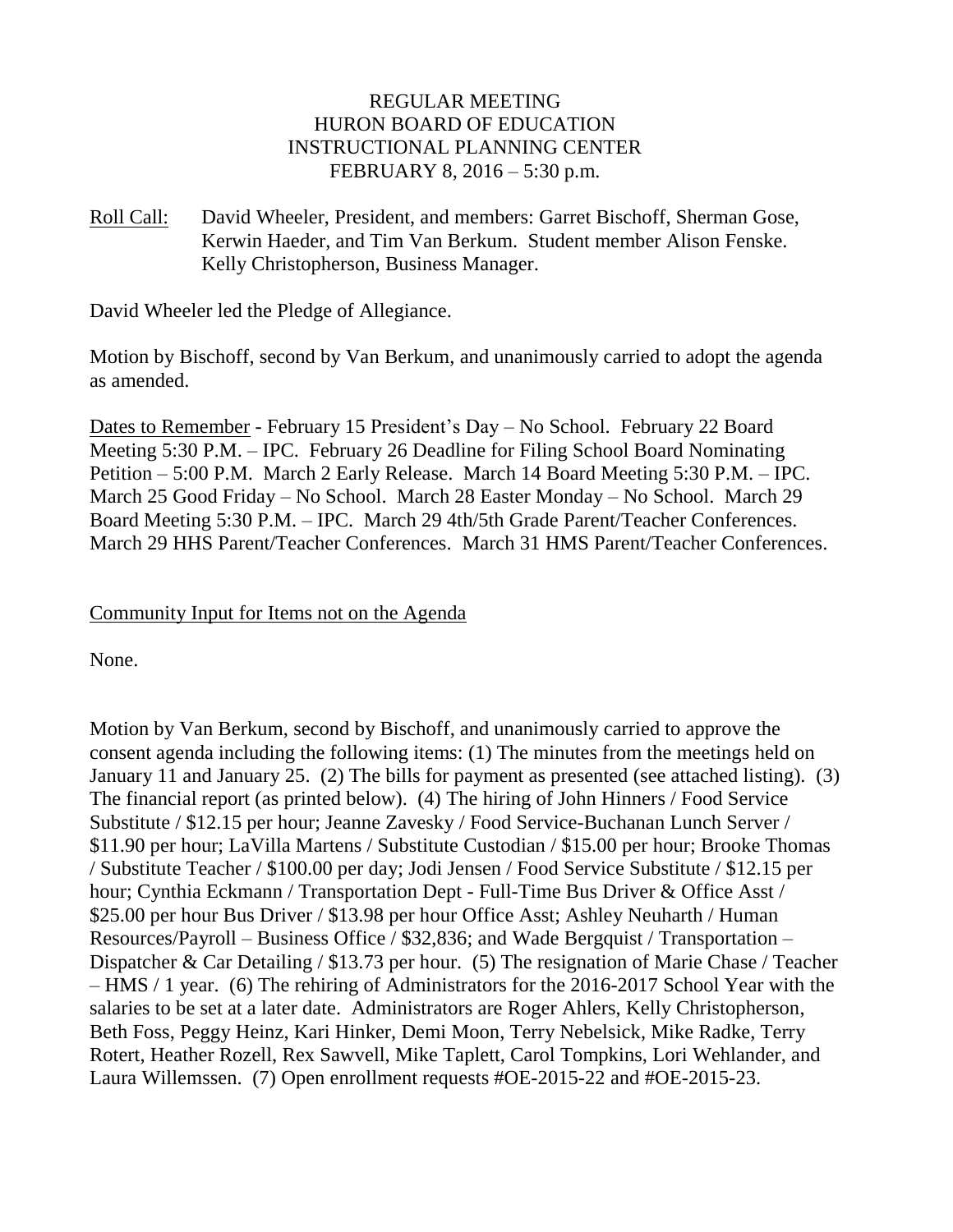|                          | <b>Bank Balance</b> | Receipts     | <b>Disbursements</b> | <b>Bank Balance</b> |
|--------------------------|---------------------|--------------|----------------------|---------------------|
|                          | $01 - 01 - 16$      |              |                      | $01-31-16$          |
| <b>General Fund</b>      | 3,515,416.19        | 899,525.73   | 1,334,904.03         | 3,080,037.89        |
| Capital Outlay           | 1,197,225.49        | 63,020.64    | 256,855.08           | 1,003,391.05        |
| <b>Special Education</b> | 1,297,819.16        | 170,363.05   | 290,563.41           | 1,177,618.80        |
| Pension Fund             | 138,830.47          | 2,001.03     | 0.00                 | 140,831.50          |
| <b>Building Fund</b>     | 12,378.97           | 374.50       | 890.80               | 11,862.67           |
| Bond Redem.- Elem        | 21,632.04           | 9,243.84     | 0.00                 | 30,875.88           |
| Food Service             | 177,678.20          | 148,255.26   | 142,731.81           | 183,201.65          |
| <b>Enterprise Fund</b>   | 29,870.80           | 46,793.64    | 7,067.76             | 69,596.68           |
| <b>Activity Account</b>  | 207,588.63          | 11,693.76    | 5,418.43             | 213,863.96          |
| <b>Health Insurance</b>  | 89,132.29           | 235,523.96   | 229,735.76           | 94,920.49           |
| Scholarship Fund         | 172,914.67          | 1,483.80     | 0.00                 | 174,398.47          |
|                          | 6,860,486.91        | 1,588,279.21 | 2,268,167.08         | 6,180,599.04        |

### Celebrate Successes in the District

President Wheeler reported on the successes in the District.

#### Reports

- A. Classified Employee of the Month Nicki Mallon, Special Education Para-Educator Washington 4nd/5rd Grade Center, was selected as the February 2016 Classified Employee of the Month. The presentation will be at the February 22 meeting.
- B. Professional Development Gay Pickner gave a report.
- C. LAN Report Tim Van Berkum reported on the 2016 Legislative Session.
- D. Business Manager's Report Kelly Christopherson presented the Business Manager's Report to the Board.

#### Old Business

Motion by Van Berkum, second by Bischoff, and unanimously carried to approve the Huron Arena sponsorship with Precision Auto Body Design.

Motion by Haeder, second by Gose, and unanimously carried to approve the resolution to issue capital outlay certificates for facility construction and for calling the high school 2009 capital outlay certificates in the total amount not to exceed \$6,035,000. (The entire 34 page resolution is on file in the Business Office.)